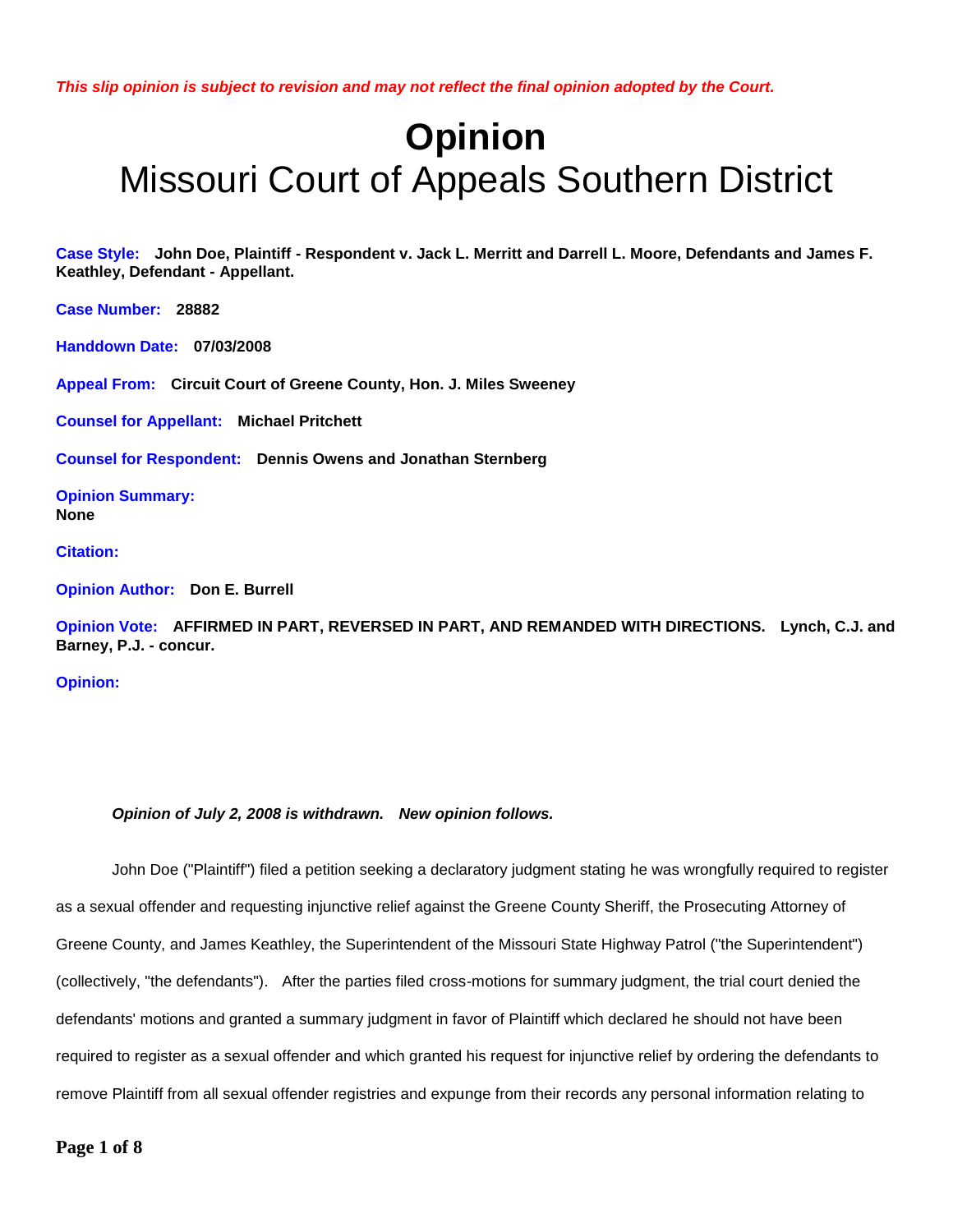Plaintiff. The Superintendent(FN1) now appeals only that portion of the trial court's judgment which grants injunctive relief.

### **Standard of Review**

The Superintendent urges us to apply exclusively the *de novo* standard of review set forth in *ITT Commercial Fin. Corp. v. Mid-America Marine Supply Corp.,* 854 S.W.2d 371, 376 (Mo. banc. 1993). While this is the standard we would normally apply in reviewing a trial court's decision to grant a motion for summary judgment, in this particular case, as previously noted, what the Superintendent challenges as error is the nature of the injunctive relief granted by the trial court.

If all parties agree there are no material facts in dispute and the court determines as a matter of law that injunctive relief is required, but the resulting appeal challenges the specific provisions of the injunction crafted by the trial court after it has balanced the various equities involved, we believe the correct standard of review is that used in any other court-tried case; we must affirm the trial court's determination of the appropriate equitable relief unless it is not supported by substantial evidence, is against the weight of the evidence, or erroneously declares or applies the law. *Coursen v. City of Sarcoxie,* 124 S.W.3d 492, 494 (Mo.App. S.D. 2004). This standard gives effect to the long-standing principle that a trial court has broad discretion when fashioning injunctive relief so as to fit the particular circumstances and equities presented within a particular case. *Southern Star Central Gas Pipeline, Inc. v. Murray,* 190 S.W.3d 423, 432 (Mo.App. S.D. 2006).

#### **Background**

In 2003, Plaintiff pled guilty to possession of child pornography, a violation of section 573.037.(FN2) At the time of Plaintiff's guilty plea, the sexual offender registration requirements of sections 589.400 to 589.425 (popularly known as "Megan's Law") did not apply to convictions for possession of child pornography. Section 589.400. In 2004, section 589.400 was amended to include among those who must register "[a]ny person who, since July 1, 1979, has been or is hereafter convicted of, been found guilty of, or pled guilty or nolo contendere to . . . possession of child pornography[.]" Section 589.400.1(2) RSMo Cum.Supp. 2005.

Based on the 2004 amendment to section 589.400, Plaintiff was informed that he was required to register as a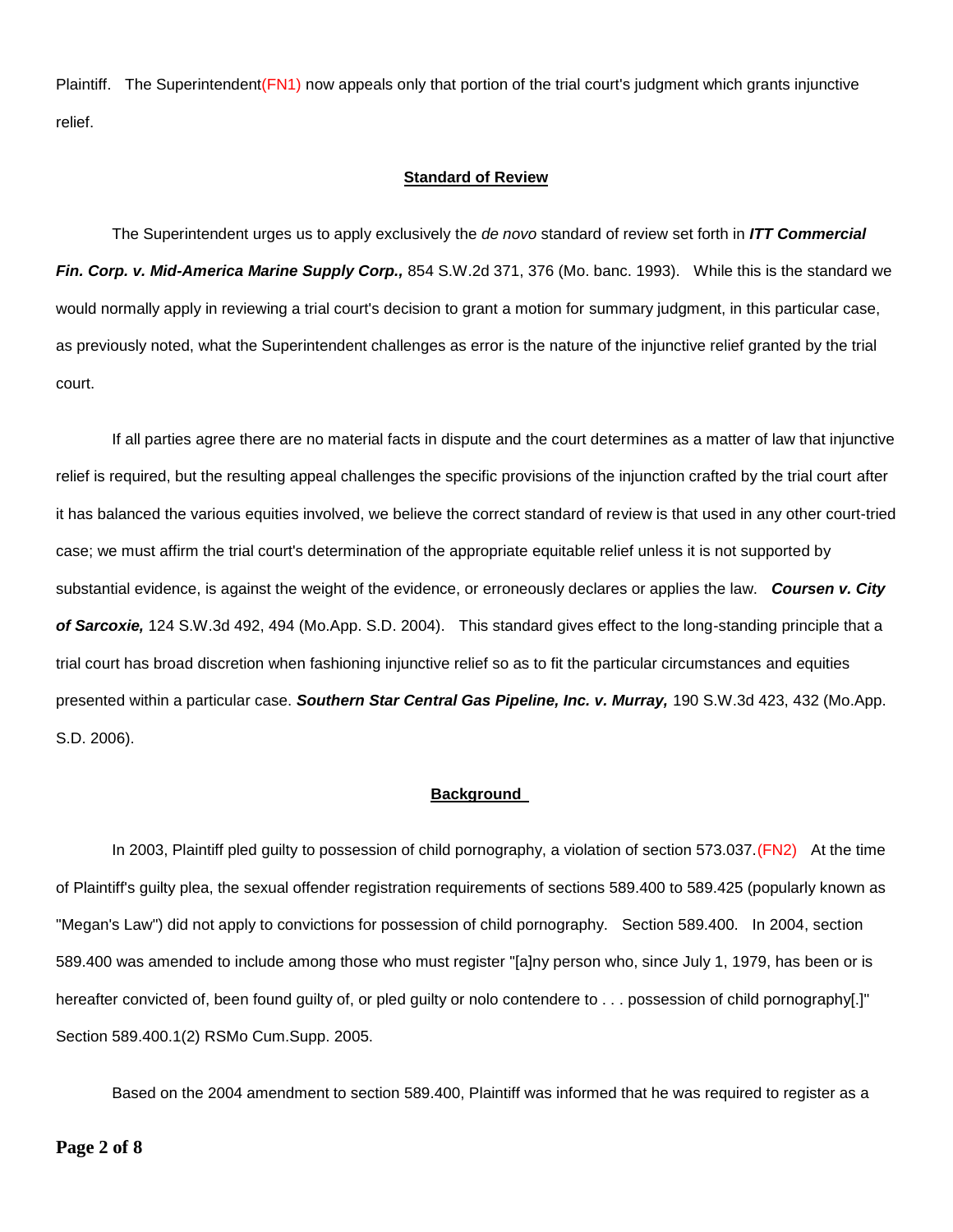sexual offender, and he did so. In 2006, after Plaintiff had already registered, our Supreme Court held that the amendments to Megan's Law requiring persons to register based solely on pre-act criminal conduct violated Missouri's prohibition of laws retrospective in operation as set forth in Article I, section 13 of the Missouri Constitution. *Doe v. Phillips*, 194 S.W.3d 833, 852 (Mo. banc 2006) ("*Phillips I*"). In light of this ruling, Plaintiff filed this cause of action to request a judgment declaring that article I, section 13 of the Constitution of Missouri prohibited the Superintendent from requiring him to register as a sexual offender based on his prior conviction for possession of child pornography and an injunction requiring the defendants to remove Plaintiff's name from all sexual offender registries.

The trial court entered a summary judgment in favor of Plaintiff that declared he had no duty to register as a sexual offender, permanently relieved Plaintiff of any requirement to register, and ordered the defendants to expunge Plaintiff from all sexual offender registries and "delete any personal information pertaining to this Plaintiff John Doe related to the registration, including photographic images." The Superintendent admits that Plaintiff was wrongfully ordered to register as a sexual offender based on the holding in *Phillips I*, but appeals the injunctive relief granted by the trial court.

## **Analysis**

The Superintendent raises three points of alleged error. All three make essentially the same argument: that, because Plaintiff has already provided the information at issue (at the time he registered as a sexual offender), the Superintendent's retention of such information imposes no new duty upon Plaintiff and, therefore, no violation of the prohibition of laws retrospective in operation will occur if the Superintendent simply retains and continues to use that information.

In *Phillips I*, our Supreme Court found the portion of Megan's Law that created an affirmative duty to register based solely on pleas or convictions for conduct committed prior to the enactment of Megan's Law violated the Missouri Constitution's prohibition of laws retrospective in operation. 194 S.W.3d at 852. The *Phillips I* court stated that, under article I, section 13 of Missouri's constitution, "a new law may not 'impair vested rights acquired under existing laws, or create a new obligation, impose a new duty, or attach a new disability in respect to transactions . . . already past.'" *Id*. at 850 (quoting *Jerry-Russell Bliss v. Hazardous Waste*, 702 S.W.2d 77, 81 (Mo. banc 1985)). Because Megan's Law required the plaintiffs in *Phillips I* to register as sexual offenders as a result of convictions or pleas that occurred before the passage of Megan's Law, it violated the prohibition of laws retrospective in operation. *Id*. at 852.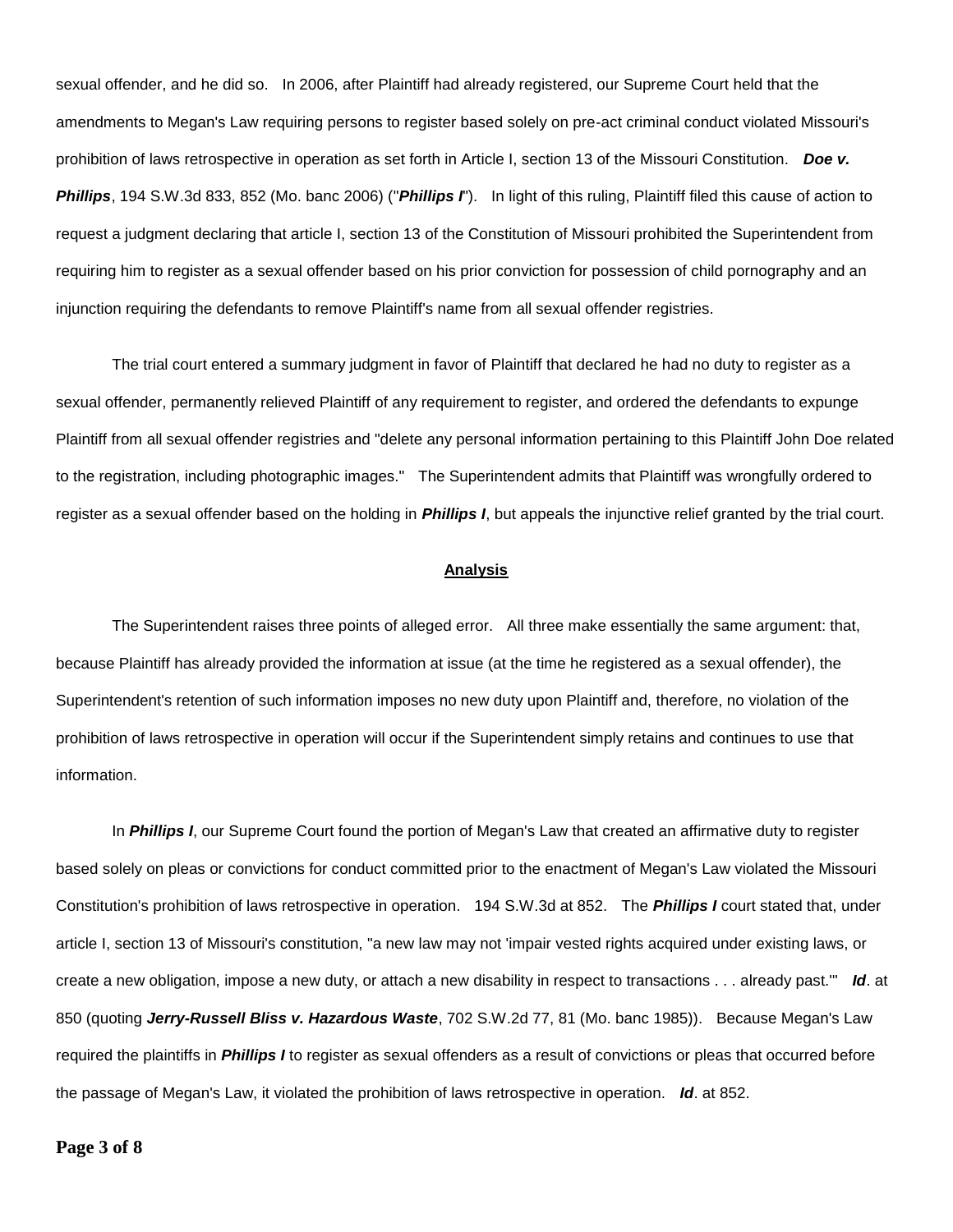In *Doe v. Blunt*, 225 S.W.3d 421 (Mo. banc 2007), a plaintiff pleaded guilty to the public display of explicit sexual material in violation of section 573.060. *Id*. at 422. At the time the plaintiff entered his plea, he was not required under Megan's Law to register as a sexual offender for that offense. *Id*. Megan's Law was later amended to require registration of those convicted of the public display of explicit sexual material. *Id*. Our Supreme Court found that the amendment to Megan's Law imposed a new duty upon the plaintiff and, therefore, under *Phillips I*, the plaintiff had no obligation to register. *Id*.

Based on *Blunt* and *Phillips I*, it is clear that the trial court was correct in ruling that Plaintiff should not have been required to register as a sexual offender. While acknowledging that such a result is mandated under the holdings of *Blunt* and *Phillips I*, the Superintendent challenges the portion of the trial court's judgment that requires him to expunge Plaintiff from all sexual offender registries and immediately and permanently delete from his records "any personal information pertaining to this Plaintiff John Doe related to the registration, including photographic images." The Superintendent offers three reasons why he believes that portion of the trial court's judgment is not required by *Blunt* or **Phillips I** and should be reversed by this court.

Initially, the Superintendent argues that because Plaintiff has already supplied the registration information, no new duty is imposed on Plaintiff by the Superintendent's retention of the information. The Superintendent recently presented this same argument to the Western District of this court in *Doe v. Phillips*, 2008 W.L. 842485, at \*2 (Mo.App. W.D. 2008) ("*Phillips II*").

After our Supreme Court reversed and remanded the case in *Phillips I*, the plaintiffs moved for an order prohibiting the Superintendent from using photographs he had obtained as a result of the plaintiffs' earlier registration. *Id*. at \*1. The trial court entered a permanent injunction that prohibited the Superintendent from publishing or disseminating the photographs. *Id*. On appeal, the Superintendent argued that the trial court had erred in issuing the injunction because the continued publication and dissemination of the photographs did not violate the Missouri Constitution's ban of laws retrospective in operation. *Id* at \*2. The *Phillips II* court held that "[t]he Superintendent's argument misse[d] the point of the injunctive relief granted" in that the trial court had not entered the injunction on the basis of a direct constitutional violation, but because the photos were the fruit of an unconstitutional statutory provision. *Id*. In finding that the trial court had reasonably exercised its equitable powers by restricting the use of the photos so obtained, the **Phillips II** court stated that:

**Page 4 of 8**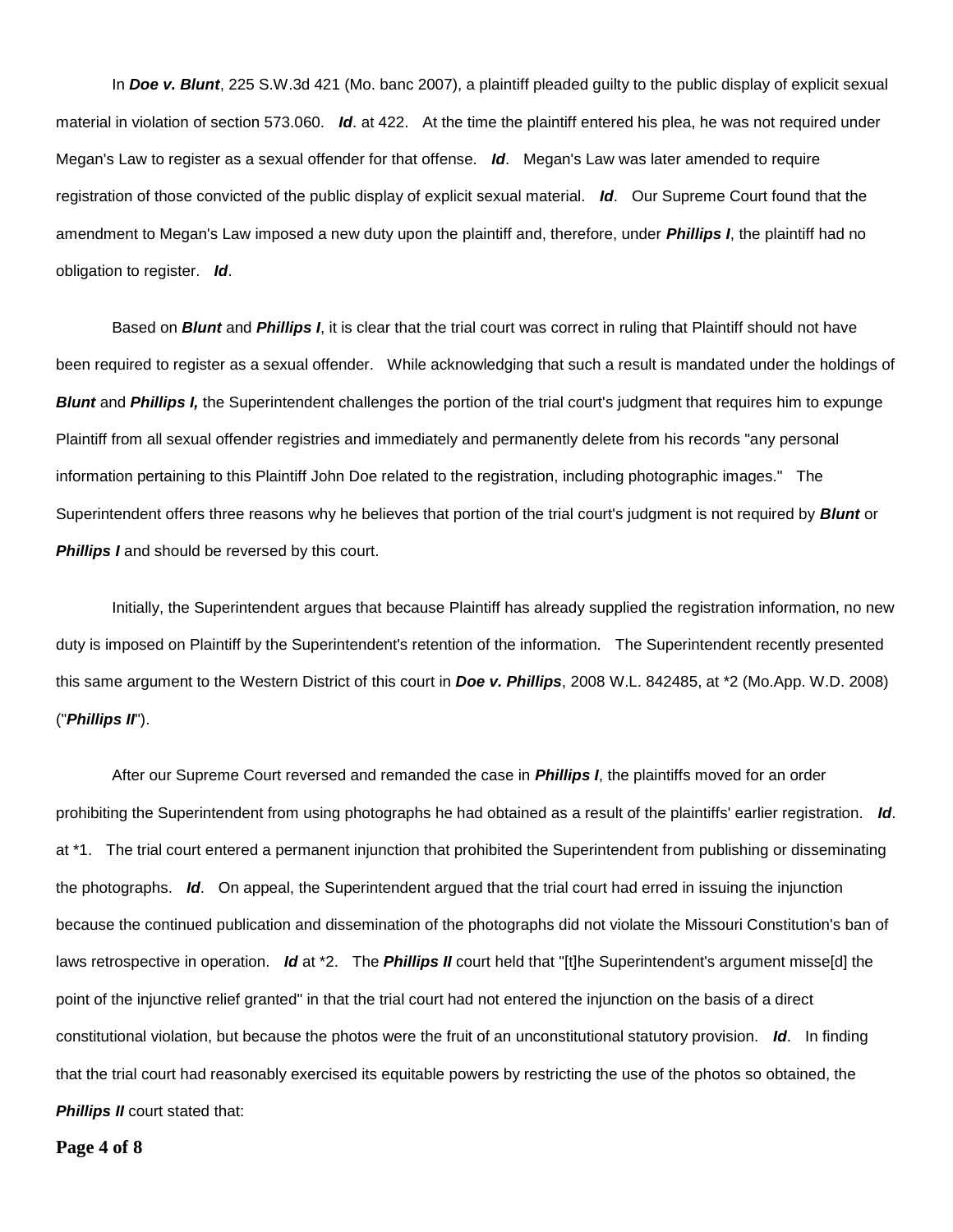[t]he basis of equity "is the doing of complete, essential, and perfect justice between all the parties without regard to form, and its object is the prevention of injustice." In granting equitable relief, the court should do "complete justice by enjoining the whole of the unlawful proceeding." Here the circuit court recognized that eliminating the registration requirement only partially resolved an injustice for pre-1995 offenders. To ensure complete justice, equity required eliminating access to information obtained during the unconstitutional registration process. The injunction was proper to the extent that it prohibited the Superintendent from using photographs and identifying information that were unlawfully acquired. *Id*. (internal citations omitted).

We agree with the reasoning of **Phillips II** -- the trial court did not grant Plaintiff injunctive relief on the basis of a direct constitutional violation -- it simply ensured complete justice by properly exercising its powers of equity to order the Superintendent to delete personal information obtained as a result of Plaintiff's wrongfully required registration. "Equity will intervene to prevent a gross injustice." *Jones v. Linder*, 247 S.W.2d 817, 819 (Mo. 1952). Additionally, equity is reluctant to allow a wrong to be suffered without a remedy. *Willman v. Beheler*, 499 S.W.2d 770, 778 (Mo. 1973) (abrogated on other grounds by *State ex rel. Leonardi v. Sherry*, 137 S.W.3d 462 (Mo. banc 2004)).

Plaintiff was unconstitutionally required to register as a sexual offender. As a result of that unlawfully coerced(FN3) registration process, the Superintendent obtained the information at issue in this case. If the Superintendent is allowed to continue to maintain, use, and publish the information obtained as a result of Plaintiff's wrongful registration, Plaintiff will have suffered a wrong and been left without a remedy. Therefore, the trial court acted properly in ordering the Superintendent to delete any personal information pertaining to Plaintiff that was obtained as a result of Plaintiff's unlawful registration.

Similarly, the Superintendent argues that the retention of the information for law enforcement use only does not violate the Missouri Constitution's prohibition of laws retrospective in operation because the retention would constitute a mere procedural or remedial matter only. For the same reasons already discussed, we find that the Superintendent's argument does not address the issue before the court. The question, we believe, is not whether or not the continued retention of the information violates the prohibition on laws retrospective in operation, but, instead, whether the trial court's order was an acceptable use of its equitable power to fashion an appropriate remedy for the wrongful acquisition of the information.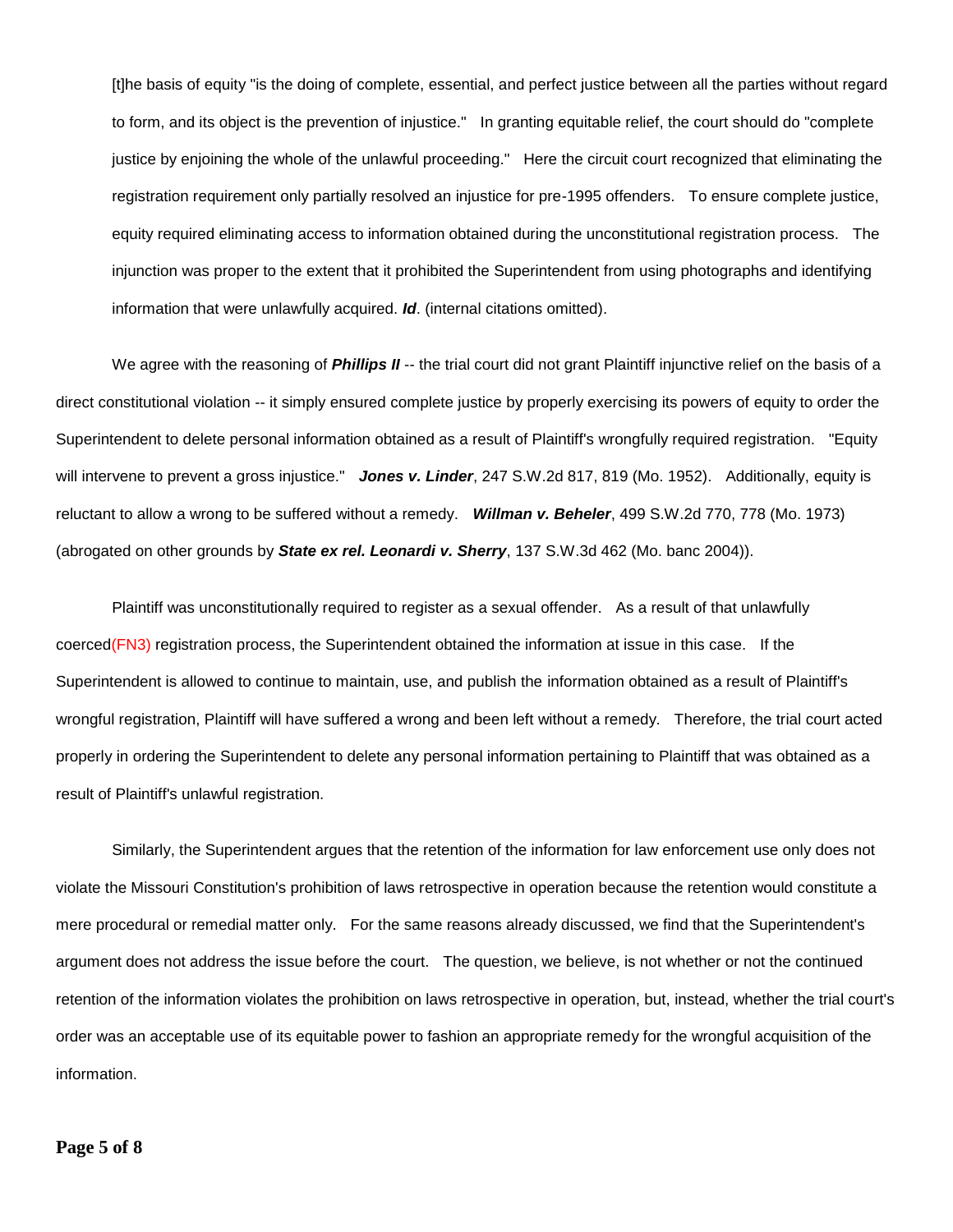Finally, the Superintendent claims that the trial court's order is overbroad in that it requires the Superintendent to expunge Plaintiff's name from all sexual offender registries. The Superintendent reasons that because Plaintiff's name and offenses are openly available from sources other than the Plaintiff himself, the Superintendent should be permitted to maintain the inclusion of Plaintiff's name and offenses in publicly available sexual offender registries.

In *Phillips I*, our Supreme Court rejected the argument that publication of true information about the plaintiffs' convictions would violate our Constitution's ban of laws retrospective in operation. 194 S.W.3d at 852. A similar issue was raised in *Phillips II* as the trial court's order prohibited the Superintendent from using information about the plaintiffs that was obtained from sources other than their registrations. 2008 W.L. 842485 at \*1. On appeal, the Superintendent argued that the order was overbroad because it prohibited the use and dissemination of information and photographs obtained from sources other than those registrations. *Id*. at \*2.

The Western District interpreted *Phillips I* as "recogniz[ing] that [the Superintendent] should not be precluded from using all information in [his] possession concerning the plaintiffs, particularly when such material was otherwise available in the public sector." *Id*. As such, the *Phillips II* court found that the trial court had abused its discretion by extending injunctive relief that would require the purging of information acquired from sources other than the plaintiffs' registrations. *Id*. at \*3.

In the case at bar, the trial court's order does not reach the issue raised by the Superintendent. Properly construed, the order does not require the purging of information acquired from sources other than Plaintiff's registration. As such, the interesting question of whether the Superintendent may include Plaintiff on his sexual offender registry based solely on information obtained from public sources is not squarely before the court in the instant case.

The trial court's order does, however, require the Superintendent to "permanently" expunge Plaintiff from "all Sex Offender Registries." The portion of the trial court's judgment in which relief is granted reads as follows:

IT IS HEREBY ORDERED that Plaintiff's Motion for Summary Judgment is granted. The defendants' respective Motions for Summary Judgment are denied.

The Court orders that this Plaintiff John Doe immediately and permanently is relieved of any requirement to register. The defendants are ordered immediately and permanently to expunge this Plaintiff John Doe from all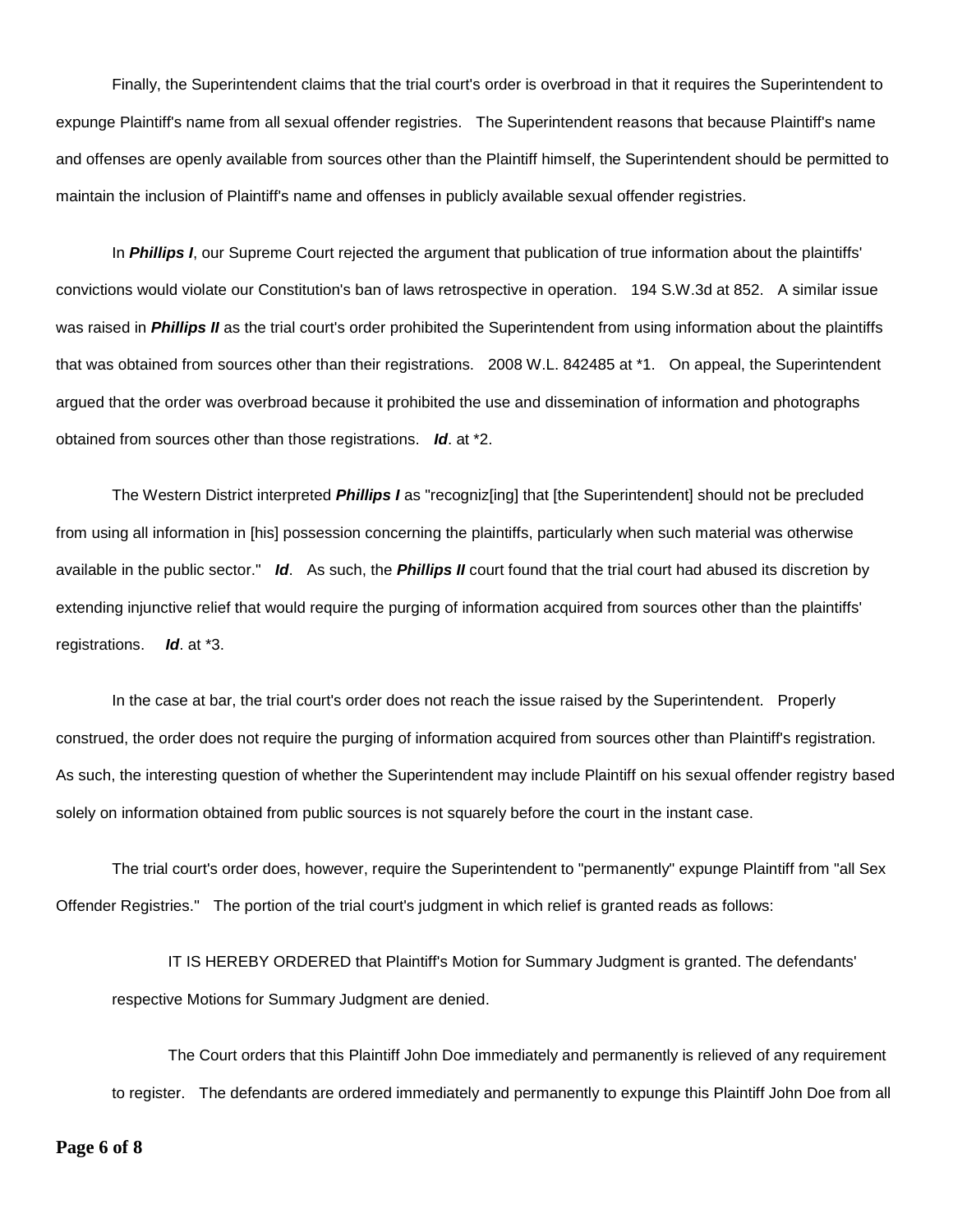Sex Offender Registries. Because the Court holds that there was, and is, no duty for this Plaintiff to register, the defendants also are ordered immediately and permanently to delete from their records any personal information pertaining to this Plaintiff John Doe related to the registration, including photographic images.

The Missouri State Highway Patrol is required to maintain an internet site listing registered sexual offenders. Section 43.650 RSMo Cum.Supp. 2007. That section states that

[t]he registered sexual offender search shall make it possible for any person using the Internet to search for and find the information . . . on offenders *registered in this state pursuant to sections 589.400 to 589.425*, RSMo, except that only persons who have been convicted of, found guilty of or plead guilty to committing or attempting to commit sexual offenses shall be included on this web site.(FN4)

*Id*. (emphasis added).

Per the holdings of *Phillips I* and *Blunt*, Plaintiff should not have been required to register as a sexual offender pursuant to sections 589.400 to 589.425. The only portion of Chapter 43 relating to a sexual offender registry is section 43.650 which mandates that the Highway Patrol maintain a web page open to the public that includes "a registered sexual offender search capability." Section 43.650.1 RSMo Cum.Supp. 2007. Because Plaintiff was not a registered sexual offender pursuant to sections 589.400 to 589.425, the trial court did not err in ordering the Superintendent to purge Plaintiff's name from the Superintendent's Chapter 589 sexual offender registry.

This court does, however, find error in the trial court's order to "permanently" expunge Plaintiff from "all Sex Offender Registries" and "permanently" relieving Plaintiff of any requirement to register. Should Plaintiff ever be convicted of committing any of the offenses that now require registration under Megan's Law, and thereby make himself eligible for listing under Section 43.650 RSMo Cum.Supp. 2007, Plaintiff would be required to register and the Superintendent would then be required to list Plaintiff on his registry and should not be prevented from doing so based on any equitable bar related to Plaintiff's initial wrongful registration. Therefore, we reverse that portion of the trial court's order which requires that Plaintiff *permanently* be relieved of any requirement to register and *permanently* be expunged from the Superintendent's sexual offender registry. This matter is remanded to the trial court with the direction that it